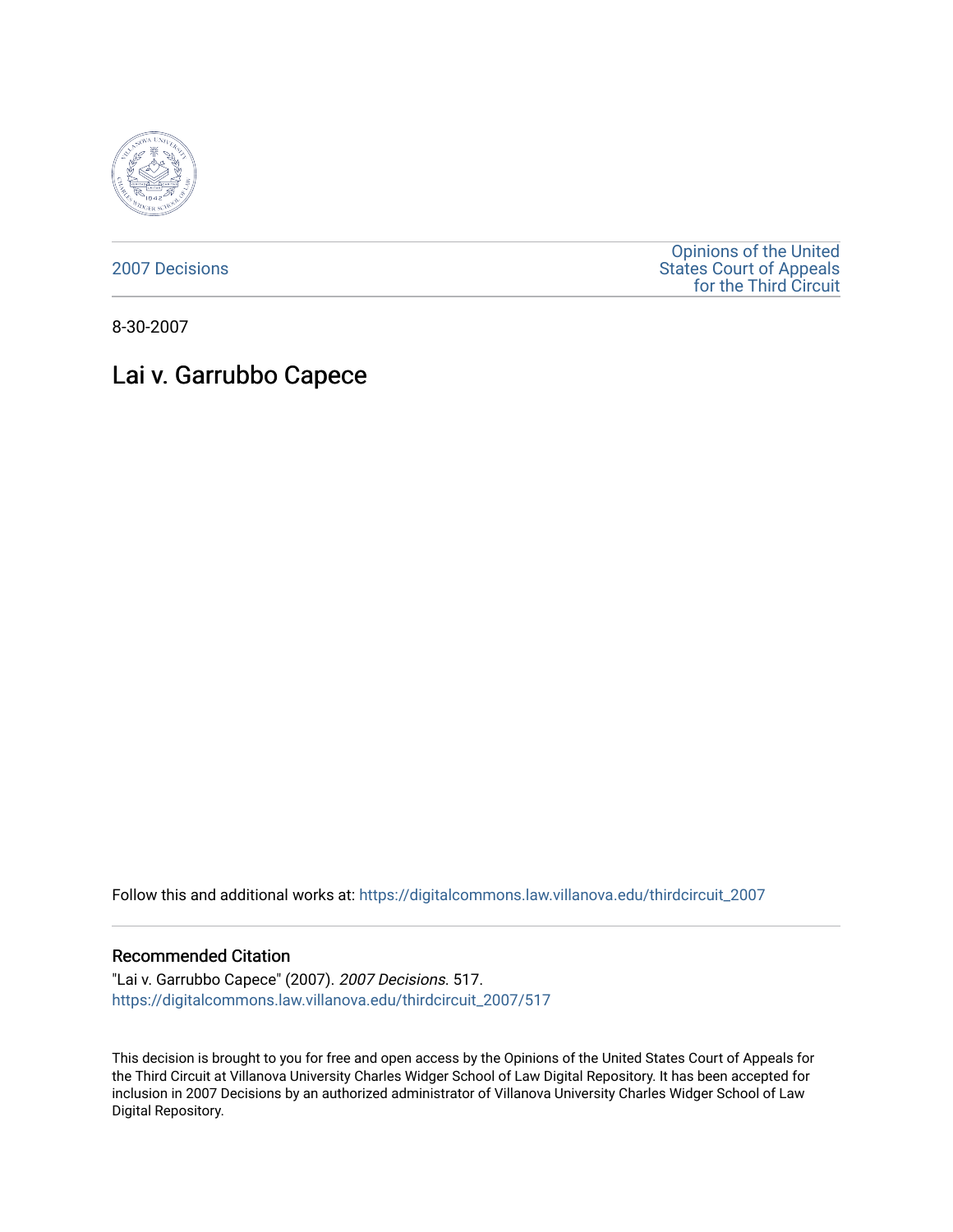#### **NOT PRECEDENTIAL**

## UNITED STATES COURT OF APPEALS FOR THE THIRD CIRCUIT

\_\_\_\_\_\_\_\_\_\_\_\_\_\_\_

NO. 07-1529 \_\_\_\_\_\_\_\_\_\_\_\_\_\_\_\_

## KATHERINE LAI,

Appellant

v.

# GARRUBBO, CAPECE, D'ARCANGELO, MILLMAN & SMITH, P.C.; LAURIE ESTEVES; SHARP & BROWN LLP; JULIA KLUBENSPIES; MCDONOUGH, KORN & EICHHORN

\_\_\_\_\_\_\_\_\_\_\_\_\_\_\_\_\_\_\_\_\_\_\_\_\_\_\_\_\_\_\_\_\_\_\_\_

On Appeal From the United States District Court For the District of New Jersey (D.C. Civ. No. 06-cv-03388) District Judge: Honorable Susan D. Wigenton

\_\_\_\_\_\_\_\_\_\_\_\_\_\_\_\_\_\_\_\_\_\_\_\_\_\_\_\_\_\_\_\_\_\_\_\_\_\_\_

Submitted Under Third Circuit LAR 34.1(a) August 28, 2007 BEFORE: FISHER, ALDISERT and WEIS, CIRCUIT JUDGES

(Filed August 30, 2007)

## **OPINION** \_\_\_\_\_\_\_\_\_\_\_\_\_\_\_\_\_\_\_\_\_\_\_

\_\_\_\_\_\_\_\_\_\_\_\_\_\_\_\_\_\_\_\_\_\_\_

PER CURIAM.

Pro se Appellant Katherine Lai appeals from a District Court order

dismissing her complaint with prejudice pursuant to Federal Rule of Civil Procedure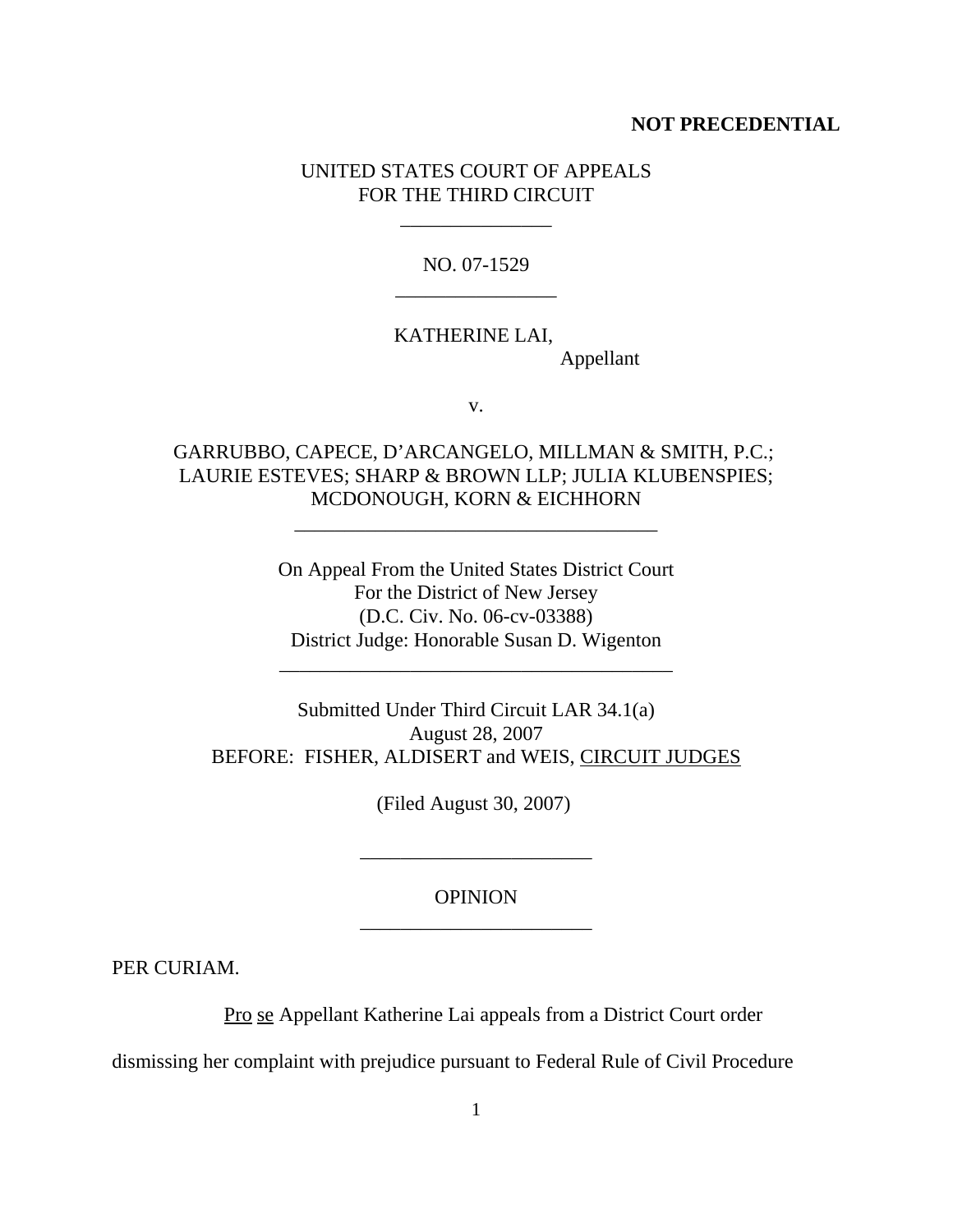12(b)(6), and denying her request for an entry of default against certain Defendants. We will affirm.

I.

According to the complaint, Lai alleged that she received a burn in the shape of the letter "L" during a surgical procedure in 2003. Lai filed a state court complaint asserting, among other claims, sexual assault, harassment and medical malpractice against her doctor and nurse staff as well as the St. Barnabas Medical Center.

In July 2006, Lai filed the federal complaint giving rise to this appeal. In her complaint, Lai asserted claims against the attorneys and law firms that represented the defendants in the state court action. She asserted three claims in her complaint: (1) two claims pursuant to the Civil Rights Act of 1964, 42 U.S.C. §§ 2000a - 2000h; and (2) one claim pursuant to the American with Disabilities Act ("ADA"), 42 U.S.C. §§ 12101 - 12213. The District Court dismissed the complaint pursuant to Federal Rule of Civil Procedure 12(b)(6), and denied her request for an entry of default. Next, the District Court denied Lai's timely motion for reconsideration on January 24, 2007, and again dismissed the complaint. Subsequently, Lai timely filed a notice of appeal.

## II.

We have jurisdiction pursuant to 28 U.S.C. § 1291. Our standard of review over the District Court's dismissal pursuant to Federal Rule of Civil Procedure 12(b)(6) is plenary. See Nami v. Fauver, 82 F.3d 63, 65 (3d Cir. 1996). "Federal Rule of Civil Procedure 8(a)(2) requires only 'a short and plain statement of the claim showing that the